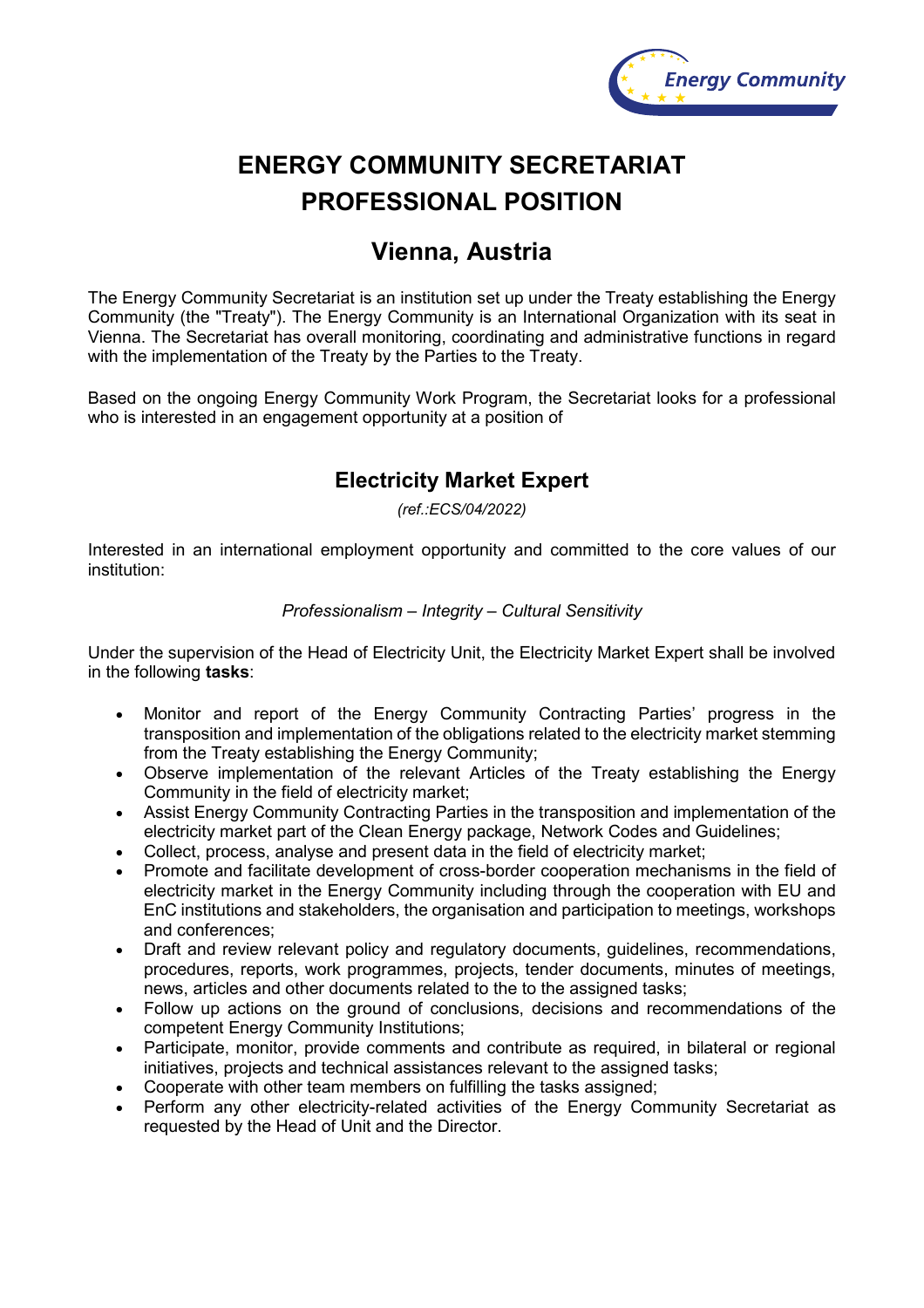

The role requires the following **competencies and skills** from the successful candidate:

- University degree in engineering, preferably power systems, economy or a closely related field;
- At least 5 years of relevant experience in the electricity sector in the EU Member States and/or Energy Community Contracting Parties;
- Proven expertise in the field of implementation of the European electricity market especially related to capacity calculation, congestion management, forward, day-ahead, intraday, ancillary services and balancing markets;
- Excellent command of English; knowledge of other languages spoken in the Energy Community is an asset;
- Excellent analytical and drafting skills; strong presentation and negotiation skills;
- Excellent communication skills with ability to facilitate multi-stakeholders processes;
- Result-oriented with ability to provide high-quality and timely deliverables;
- Proven experience of working in a multi-cultural and multi-disciplinary environment.

#### **Employment**

The Electricity Market Expert will be offered a contract for three years, with a probation period of 6 months, which may be renewed. The duty station is in Vienna, Austria.

Monthly gross salary will be at a level of EUR 6.912,54 that is an all-inclusive, tax exempted package of remuneration. The [terms and conditions of employment](https://www.energy-community.org/dam/jcr:cc5c53fa-2e7e-4e01-a562-db5eb812c07c/Staff_regulations.pdf) are based on the provisions of the Agreement between the Republic of Austria and the Energy Community regarding the seat of the Secretariat.

The commencement date of the employment shall be preferably 1 September 2022.

#### **Selection procedure and next steps**

According to Article 69 of the Treaty, the Director selects and appoints the staff of the Secretariat.

The Director will be supported in the selection procedure by a Selection Committee established in accordance with item III.15. of the *Rules for Recruitment, Working Conditions and Geographical equilibrium of the Secretariat's staff of the Energy Community*. The Selection Committee will agree on the shortlist of candidates meeting best the selection criteria as referred to in this vacancy notice. Before considered for an appointment by the Director, the successful candidate will undergo a medical examination by the Energy Community's medical practitioner $^{\text{\tiny{\text{1}}}}$ .

Shortlisted candidates will be invited, at an estimated time of 15 July 2022, for an interview to take place in Vienna at the premises of the Secretariat.

#### **Applications and deadline**

For applications to be valid, candidates must submit their application using on-line recruitment form for the position. CV's and motivation letters must be attached. The form is available here: [https://www.energy-community.org/aboutus/jobs/vacancies/form\\_04\\_2022.html.](https://www.energy-community.org/aboutus/jobs/vacancies/form_04_2022.html)

<span id="page-1-0"></span><sup>&</sup>lt;sup>1</sup> In accordance with Article III.7 of the Energy Community Recruitment Rules